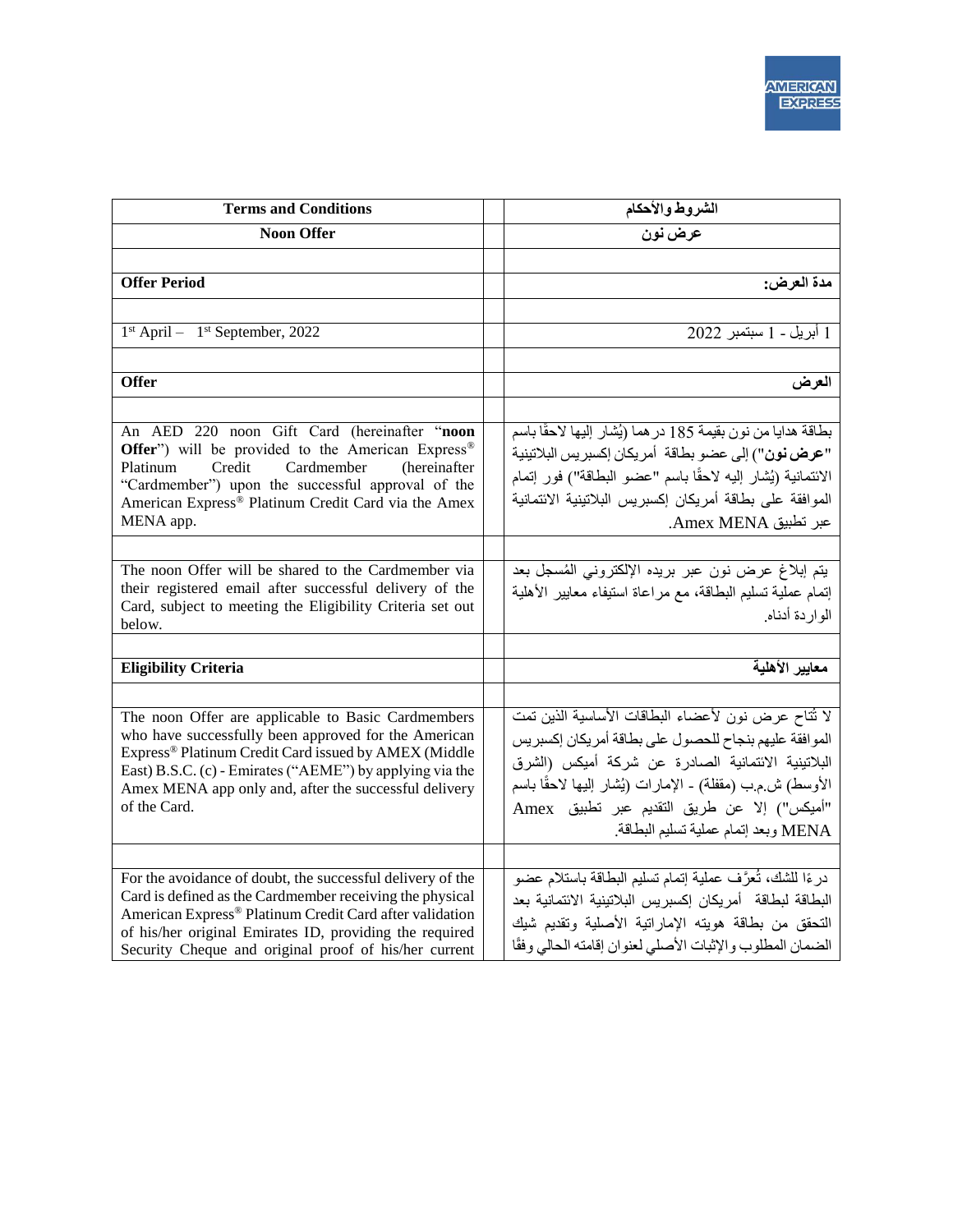| Residence Address as provided during the Application |                                                     | لما هو منصوص عليه أثناء عملية تقديم الطلب عبر تطبيق |         |
|------------------------------------------------------|-----------------------------------------------------|-----------------------------------------------------|---------|
|                                                      | process via the Amex MENA app.                      | .Amex MENA                                          |         |
| This noon Offer is not open to employees of AEME.    |                                                     | لا نُتاح عرض نون لموظفي أميكس.                      |         |
|                                                      |                                                     |                                                     |         |
| noon Offer                                           |                                                     |                                                     | عرض نون |
|                                                      |                                                     |                                                     |         |
| 1.1.                                                 | The noon Gift Card can be redeemed at               | يمكن استرداد بطاقة هدايا نون من خلال الموقع         | $1-1$   |
|                                                      | www.noon.com and<br>noon e-Commerce                 | الإلكتروني www.noon.com ومن خلال                    |         |
|                                                      | Affiliates (hereinafter "the <b>Platforms</b> ")    | شركات التجارة الإلكترونية التابعة لنون (يُشار       |         |
|                                                      | using the unique alphanumeric code within           | إليها لاحقًا باسم "المنصات") باستخدام الرمز         |         |
|                                                      | six (6) months from receiving the official          | الأبجدي الرقمي المميز في غضون ستة (6) أشهر          |         |
|                                                      | from<br>communication<br>AEME<br>on<br>the          | من تاريخ استلام الرسالة الرسمية من أميكس بشأن       |         |
|                                                      | applicable noon Gift Card code for the              | رمز بطاقة هدايا نون ذات الصلة عضو البطاقة           |         |
|                                                      | respective Cardmember.                              | المعنى.                                             |         |
|                                                      |                                                     |                                                     |         |
| 1.2.                                                 | The Gift Card can also be redeemed on <b>noon</b>   | يمكن أيضًا استرداد بطاقة الهدايا من شركات           | $2 - 1$ |
|                                                      | e-Commerce affiliates, such as, Noon Daily,         | النجارة الإلكترونية التابعة مثل Noon Daily          |         |
|                                                      | SIVVI.com,<br>Kul.com<br>(hereinafter<br>$\cdot$ e- | وKul.com وKul.com (يُشار إليها لاحقًا               |         |
|                                                      | Commerce Affiliates"),                              | باسم "شركات التجارة الإلكترونية التابعة").          |         |
|                                                      |                                                     |                                                     |         |
| 1.3.                                                 | To redeem the Gift Card, the Cardmember             | لاسترداد بطاقة الهدايا، يتعين على عضو البطاقة       | $3-1$   |
|                                                      | will have to create an account on noon.com          | إنشاء حساب على موقع noon.com وإدخال                 |         |
|                                                      | and enter the alphanumeric code on the              | الرمز الأبجدي الرقمي المميز في صفحة الدفع           |         |
|                                                      | checkout page under the coupon code                 | تحت قسم رمز القسيمة. بمجرد إدخال رمز بطاقة          |         |
|                                                      | section. Once the Gift Card code is entered,        | الهدايا                                             |         |
|                                                      | the cart cost will have an AED 220 reduction.       |                                                     |         |
|                                                      |                                                     |                                                     |         |
| 1.4.                                                 | The Gift Card can be used to purchase all           | يمكن استخدام بطاقة الهدايا لشراء كافة المنتجات      | $4 - 1$ |
|                                                      | products (including products on sale) across        | (بما في ذلك المنتجات المعروضة للبيع) عبر جميع       |         |
|                                                      | all categories on the Platforms (as mentioned       | الفئات على المنصات (المشار إليها في البند 1-2       |         |
|                                                      | in clause 1.2 above).                               | أعلاه).                                             |         |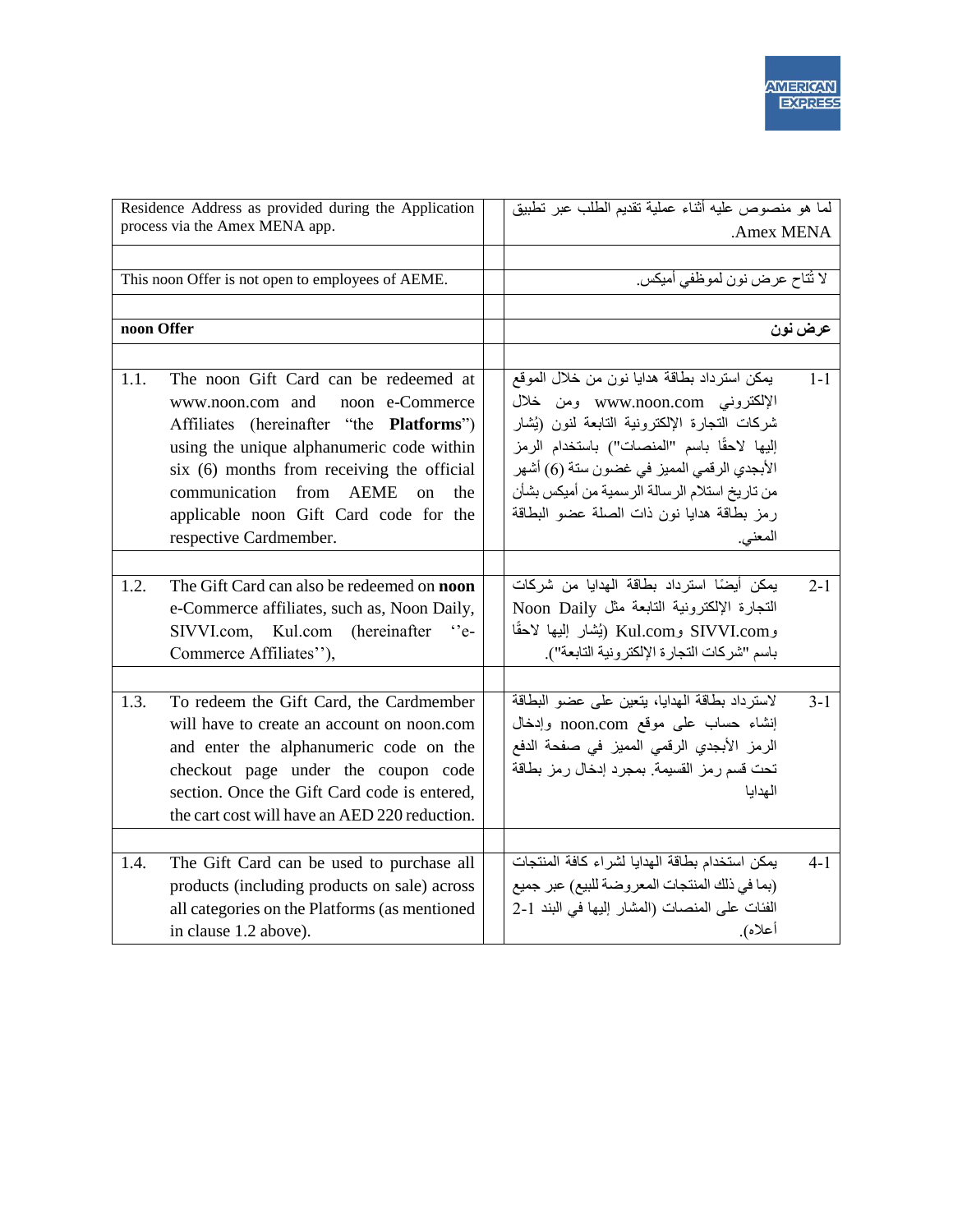| 1.5. | The Gift Card may not be replaced, refunded,<br>returned, reloaded, redeemed for more than<br>face value, redeemed for cash, returned for<br>cash, or transferred to another account.                                                                                                                                                                                                                                       | لا يجوز استبدال بطاقة الهدايا أو ردها أو إعادتها<br>أو استر دادها بأكثر ًمن قيمتها الاسمية أو استر داد<br>قيمتها نقدًا أو استبدالها نقدًا أو تحويلها إلى حساب<br>اخر .                                                                                                                                                                                                                                                             | $5 - 1$ |
|------|-----------------------------------------------------------------------------------------------------------------------------------------------------------------------------------------------------------------------------------------------------------------------------------------------------------------------------------------------------------------------------------------------------------------------------|------------------------------------------------------------------------------------------------------------------------------------------------------------------------------------------------------------------------------------------------------------------------------------------------------------------------------------------------------------------------------------------------------------------------------------|---------|
| 1.6. | The Gift Card's balance cannot be used to<br>purchase goods or services outside of the<br>currency in which the Gift Card has been<br>issued (for example, if a Cardmember would<br>like to purchase a Noon product in the KSA<br>or Egypt platforms).                                                                                                                                                                      | لا يمكن استخدام رصيد بطاقة الهدايا لشراء سلع أو<br>خدمات بغير العملة التي صدرت بها بطاقة الهدايا<br>(على سبيل المثال، في حال رغبة عضو البطاقة في<br>شراء منتج من منتجات نون على منصات المملكة<br>العربية السعودية أو مصر).                                                                                                                                                                                                         | $6 - 1$ |
| 1.7. | noon and AEME are not responsible if any<br>Gift Card is lost, stolen, or destroyed, or if<br>the Gift Card is used without the<br>Cardmember's consent. There are variety of<br>Gift Card scams that request payment by Gift<br>Card. noon and AEME assume no liability to<br>the Cardmember for any unlawful conduct or<br>fraud by any third party associated with any<br>Gift Card issued to the Cardmember by<br>AEME. | لا يقع علىي نون و أميكس أي مسؤولية في حال فقدان<br>أي بطاقة هدايا أو سرقتها أو تلفها، أو إذا تم استخدام<br>بطاقة الهدايا بدون موافقة عضو البطاقة هناك<br>مجموعة متنوعة من العمليات الاحتيالية على بطاقة<br>الهدايا التي تتطلب الدفع باستخدام بطاقة الهدايا. لا<br>يقع على نون وأميكس أي مسؤولية تجاه عضو<br>البطاقة عن أي سلوك غير قانوني أو احتيال من قبل<br>أى طرف ثالث فيما يتعلق بأى بطاقة هدايا تصدر ها<br>أمبكس لعضو البطاقة | $7 - 1$ |
| 1.8. | and AEME are not liable for any<br>noon<br>refunds or replacement of the Gift Card, if<br>the Gift Card was not redeemed before the<br>expiry date (as mentioned in clause 1.1<br>above).                                                                                                                                                                                                                                   | ولا يقع على نون وأميكس أي مسؤولية عن أي<br>عمليات استرداد أو استبدال لبطاقة الهدايا، إذا لم يتم<br>استرداد بطاقة الهدايا قبل تاريخ الانتهاء (المُشار<br>إليه في البند 1-1 أعلاه).                                                                                                                                                                                                                                                  | $8 - 1$ |
| 1.9  | Any additional amount to be paid by the<br>Cardmember at check out which is not<br>covered by the Gift Card can be paid by using                                                                                                                                                                                                                                                                                            | لا يمكن دفع أي مبلغ إضافي مستحق على حامل<br>البطاقة غير مشمول ببطاقة الهدايا في صفحة الدفع<br>إلا باستخدام بطاقة أمريكان إكسبريس البلاتينية                                                                                                                                                                                                                                                                                        | $9-1$   |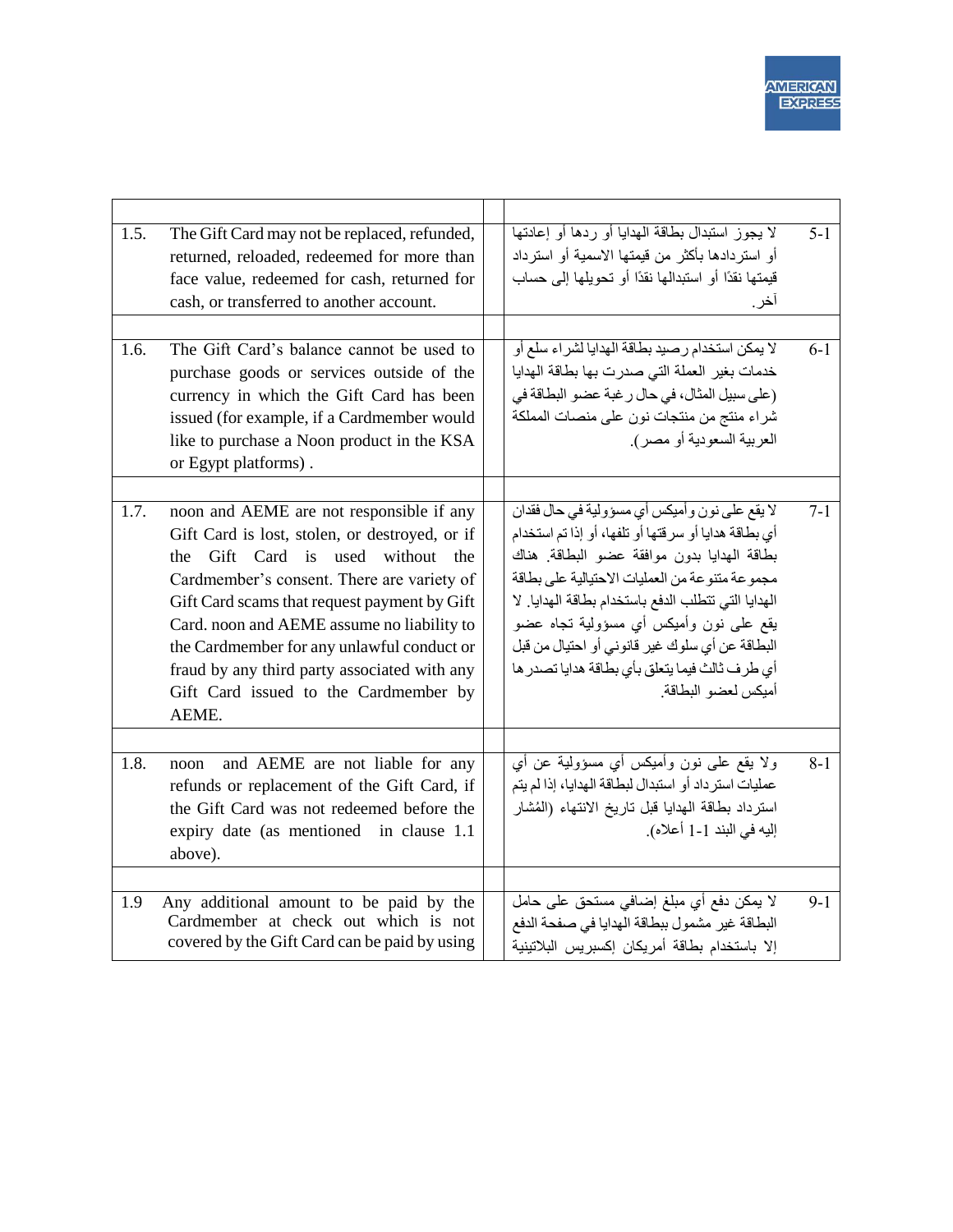| an American Express Platinum Credit Card<br>only. No cash payments or other card<br>schemes can be used for the additional<br>payment along with the Gift Card issued by<br>AEME.                                     | الائتمانية. لا يجوز استخدام الدفعات النقدية أو<br>برامج البطاقات الأخرى لدفع أي مبلغ إضافي مع<br>بطاقة الهدايا الصادرة من أميكس.                                                             |
|-----------------------------------------------------------------------------------------------------------------------------------------------------------------------------------------------------------------------|----------------------------------------------------------------------------------------------------------------------------------------------------------------------------------------------|
|                                                                                                                                                                                                                       |                                                                                                                                                                                              |
|                                                                                                                                                                                                                       |                                                                                                                                                                                              |
| Receiving the noon Offer                                                                                                                                                                                              | استلام عرض نون والعضوية المميزة                                                                                                                                                              |
|                                                                                                                                                                                                                       |                                                                                                                                                                                              |
| will<br>Eligible Cardmembers<br>receive all<br>relevant<br>information relating to the noon Offer via an email sent<br>to the registered email provided during the Card<br>Application process via the Amex MENA app. | سوف يستلع لأعضاء البطاقات المؤهلون كافة المعلومات<br>ذات الصلة عرض نون من خلال رسالة إلكترونية تُرسل إلى<br>البريد الإلكتروني المسجل المقدم خلال عملية طلب البطاقة<br>عبر تطبيق Amex MENA.   |
| If for any reason the Eligible Cardmember has not<br>received the noon Offer, he/she can contact AEME<br>Customer Service on<br>$(+971)$ 4 44922220r by email on tsc@americanexpress.ae.                              | إذا لم يستلم عضو البطاقة المؤهل، لأى سبب من الأسباب،<br>عرض نون، فإنه يمكنه الاتصال بخدمة العملاء من خلال<br>4492222 4 <sub>(1971)</sub> أو عبر البريد الإلكتروني<br>.tsc@americanexpress.ae |
| <b>Relationship with Other Offers</b>                                                                                                                                                                                 | علاقة هذا العرض بالعروض الأخرى                                                                                                                                                               |
|                                                                                                                                                                                                                       |                                                                                                                                                                                              |
| Cardmembers who avail this Offer will remain eligible<br>for any other offer or promotion running simultaneously<br>by AEME, unless otherwise specified.                                                              | ما لم يرد نص بخلاف ذلك، يظل أعضاء البطاقات المستفيدون<br>من هذا العرض بوسعهم كذلك الاستفادة من العروض الأخرى<br>التي أطلقتها أميكس بالتزامن مع هذا العرض.                                    |
|                                                                                                                                                                                                                       |                                                                                                                                                                                              |
| <b>General Terms</b>                                                                                                                                                                                                  | أحكام عامة                                                                                                                                                                                   |
| During the offer period all transactions will continue to<br>incur Fees, Charges and applicable Interest rates as per<br>the prevailing Schedule of Fees and Charges.                                                 | تطبق على جميع المعاملات أثناء العرض كافة الرسوم<br>والمصاريف والفوائد الأخرى وفقأ لجدول الرسوم<br>والمصاريف المطبقة.                                                                         |
|                                                                                                                                                                                                                       |                                                                                                                                                                                              |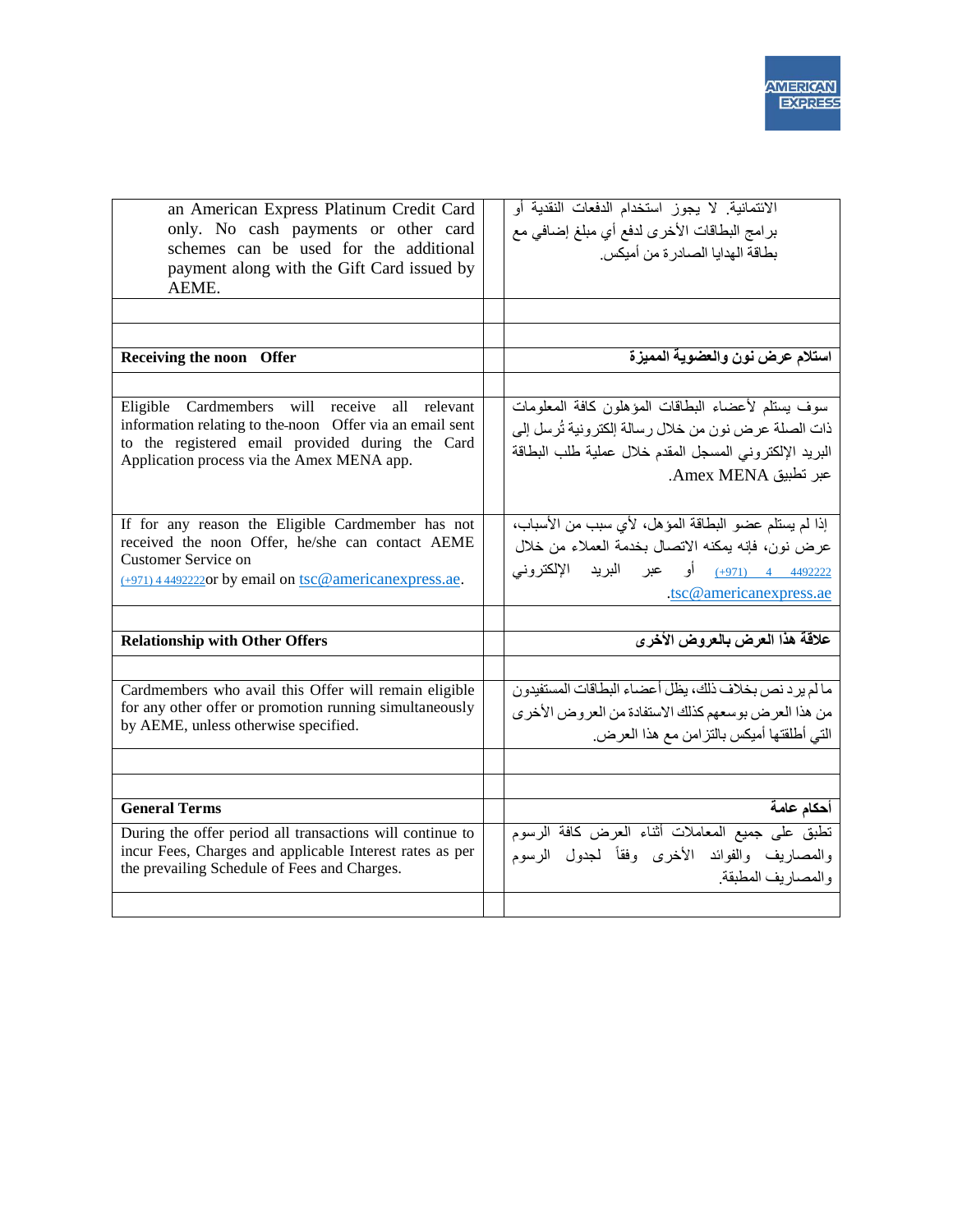| AEME reserves the right to modify or change all or any<br>of the terms applicable to the offer or to extend or<br>discontinue the offer at its absolute discretion and without<br>assigning reasons.                                                                                                                                                                                                                                                         | تحتفظ أميكس بالحق في تعديل أو تغيير بعض أو كل الشروط<br>المطبقة على هذا العرض أو تمديد العرض أو وقفه في أي<br>وقت وفق تقدير ها وحدها ودون إبداء سبب لذلك.                                                                                                                                                                             |
|--------------------------------------------------------------------------------------------------------------------------------------------------------------------------------------------------------------------------------------------------------------------------------------------------------------------------------------------------------------------------------------------------------------------------------------------------------------|---------------------------------------------------------------------------------------------------------------------------------------------------------------------------------------------------------------------------------------------------------------------------------------------------------------------------------------|
|                                                                                                                                                                                                                                                                                                                                                                                                                                                              |                                                                                                                                                                                                                                                                                                                                       |
| The Terms and Conditions governing this offer are in<br>addition to and not in substitution of the Primary Terms<br>and Conditions governing Card usage. Cardmembers<br>warrant that they have read these Terms and Conditions<br>carefully and participate in this offer willingly, available<br>on the website at www.americanexpress.ae                                                                                                                   | نُضلف الشروط والأحكام المطبقة على هذا العرض إلى<br>الشروط والأحكام الأساسية المطبقة على استخدام البطاقة ولا<br>نحل محلها. يقرُّ أعضاء البطاقات بأنهم قرأوا هذه الشروط<br>والأحكام بإمعان، المتاح على الموقع الإلكتروني<br>.www.americanexpress.ae وأنهم يشتركون في هذا<br>العرض بمحض إرادتهم.                                         |
|                                                                                                                                                                                                                                                                                                                                                                                                                                                              |                                                                                                                                                                                                                                                                                                                                       |
| All questions or disputes regarding eligibility for the offer<br>will be resolved by AEME in its sole discretion. AEME's<br>decision on all matters relating to the offer shall be final,<br>binding and conclusive and no correspondence will be<br>entertained.                                                                                                                                                                                            | تختص أميكس وحدها بالفصل في جميع المنازعات<br>والاعتراضات المثارة حول أهلية الاشتراك في العرض<br>ويكون قرار ها في جميع المسائل المرتبطة بهذا العرض نهائياً<br>ومُلزِماً، ولن ينظر في أي خطابات مقدمة.                                                                                                                                  |
|                                                                                                                                                                                                                                                                                                                                                                                                                                                              |                                                                                                                                                                                                                                                                                                                                       |
| AEME's failure to enforce any term or condition does not<br>constitute a waiver of that term or condition by AEME.                                                                                                                                                                                                                                                                                                                                           | ولا يُفسَّر إخفاق أميكس في تنفيذ أي بند من الشروط والأحكام<br>على أنه تخليًا من جانبها عن هذا البند.                                                                                                                                                                                                                                  |
|                                                                                                                                                                                                                                                                                                                                                                                                                                                              |                                                                                                                                                                                                                                                                                                                                       |
| AEME's obligations under this offer are subject to any<br>restriction or limitation imposed by any regulatory,<br>judicial or administrative authority with jurisdiction over<br>AEME, and AEME will not be liable to the extent any<br>decision, direction, order or determination by such body<br>prohibits or restricts AEME's performance under or<br>compliance with this offer.                                                                        | وتخضع التزامات أميكس لأي قيد أو شرط تفرضه أي هيئة<br>رقابية أو قضائية أو إدارية مختصة بها، ولا تتحمل أي<br>مسؤولية إذا صدر قرار أو توجيه أو أمر من تلك الهيئة يمنعها<br>من أداء النّز إماتها بموجب هذا العرض.                                                                                                                         |
|                                                                                                                                                                                                                                                                                                                                                                                                                                                              |                                                                                                                                                                                                                                                                                                                                       |
| Cardmembers release and discharge AEME from any and<br>all liability resulting from any unauthorized human<br>intervention, or any other cause, including but not limited<br>to malfunction of any computer component, software or<br>communication line, any loss or absence of network<br>communication, any faulty, incomplete or unintelligible<br>transmissions which could limit the opportunity of any<br>individual in getting the Statement Credit. | بتعين على أعضاء البطاقات إعفاء أميكس وإبراء ذمتها من<br>أي وجميع المسؤوليات الناتجة أي اختر اق بشري غير مصرح<br>به أو أي سبب آخر، بما في ذلك على سبيل المثال وليس<br>الحصر أي ضرر يلحق بأي جزء من أجزاء الحاسوب أو<br>البرامج أو خطوط الاتصال أو أي فقدان أو انقطاع لشبكات<br>الاتصال أو أي عيوب في عمليات التراسل أو عدم اكتمالها أو |